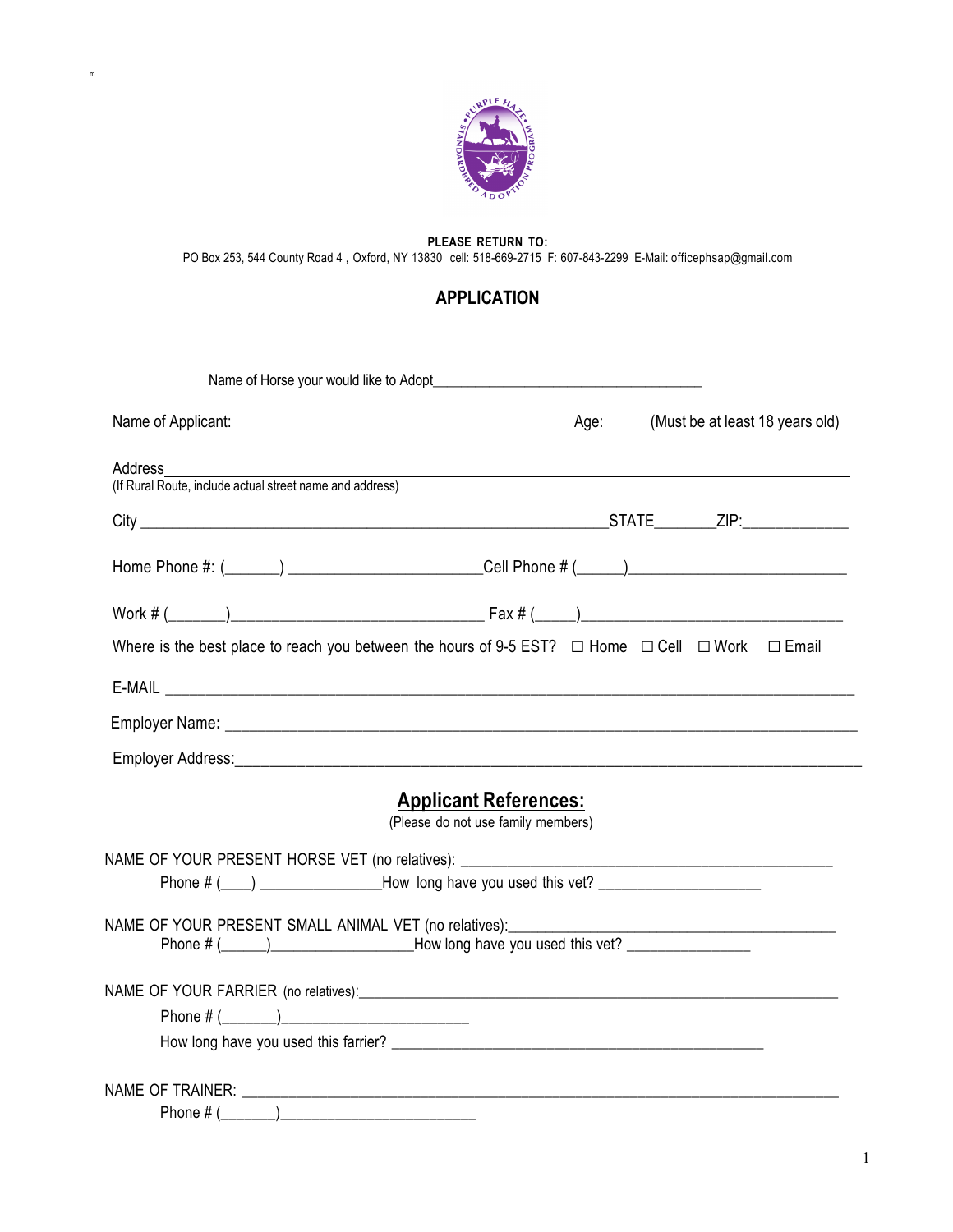|                                                                                                                |                                                            |                 | <b>Horse Preferences</b>             |                     |                    |                                     |        |                       |
|----------------------------------------------------------------------------------------------------------------|------------------------------------------------------------|-----------------|--------------------------------------|---------------------|--------------------|-------------------------------------|--------|-----------------------|
| Gender:                                                                                                        | $\Box$ Gelding                                             |                 | $\Box$ Mare                          |                     |                    |                                     |        |                       |
| Color                                                                                                          | $\Box$ No Preference                                       |                 | $\Box$ Black                         |                     |                    | $\Box$ Bay (more readily available) | $\Box$ | Other:                |
| Age of Horse:                                                                                                  | No Preference<br>$\Box$                                    |                 | $\Box$ Young (1-12)                  | $\Box$              | Teenager (13-19)   |                                     |        | $\Box$ Seasoned (20+) |
| Size:                                                                                                          | No Preference<br>П.                                        |                 | $\Box$ 14-15 hands<br>(average size) |                     | $\Box$ 15-16 hands |                                     | П.     | $16+$ hands           |
|                                                                                                                |                                                            |                 |                                      |                     |                    |                                     |        |                       |
| Height & weight of person who will be riding: Height _____________________Weight _____________________________ |                                                            |                 |                                      |                     |                    |                                     |        |                       |
|                                                                                                                |                                                            |                 |                                      |                     |                    |                                     |        |                       |
|                                                                                                                |                                                            |                 |                                      |                     |                    |                                     |        |                       |
| Briefly describe riding experience:                                                                            |                                                            |                 |                                      |                     |                    |                                     |        |                       |
|                                                                                                                |                                                            |                 |                                      |                     |                    |                                     |        |                       |
|                                                                                                                |                                                            |                 |                                      |                     |                    |                                     |        |                       |
| How long has it been since you've ridden a horse?                                                              |                                                            |                 |                                      |                     |                    |                                     |        |                       |
| Please check all you have experience with and what level.                                                      |                                                            |                 |                                      |                     |                    |                                     |        |                       |
| Tacking a horse                                                                                                |                                                            | $\Box$ Beginner |                                      | □                   | Intermediate       | Advanced<br>П                       |        |                       |
| Handling a horse?                                                                                              |                                                            | Beginner<br>ш   |                                      | ⊔                   | Intermediate       | $\Box$ Advanced                     |        |                       |
| Lunging a horse?                                                                                               |                                                            | Beginner<br>ப   |                                      | $\Box$ Intermediate |                    | $\Box$ Advanced                     |        |                       |
|                                                                                                                | Taking a horse from pasture when other horses are present? |                 |                                      |                     |                    |                                     |        |                       |
|                                                                                                                |                                                            |                 | Beginner                             |                     | Intermediate       | Advanced                            |        |                       |
|                                                                                                                | Loading and unloading a horse in trailer? $\Box$ Beginner  |                 |                                      | $\Box$ Intermediate |                    | $\Box$ Advanced                     |        |                       |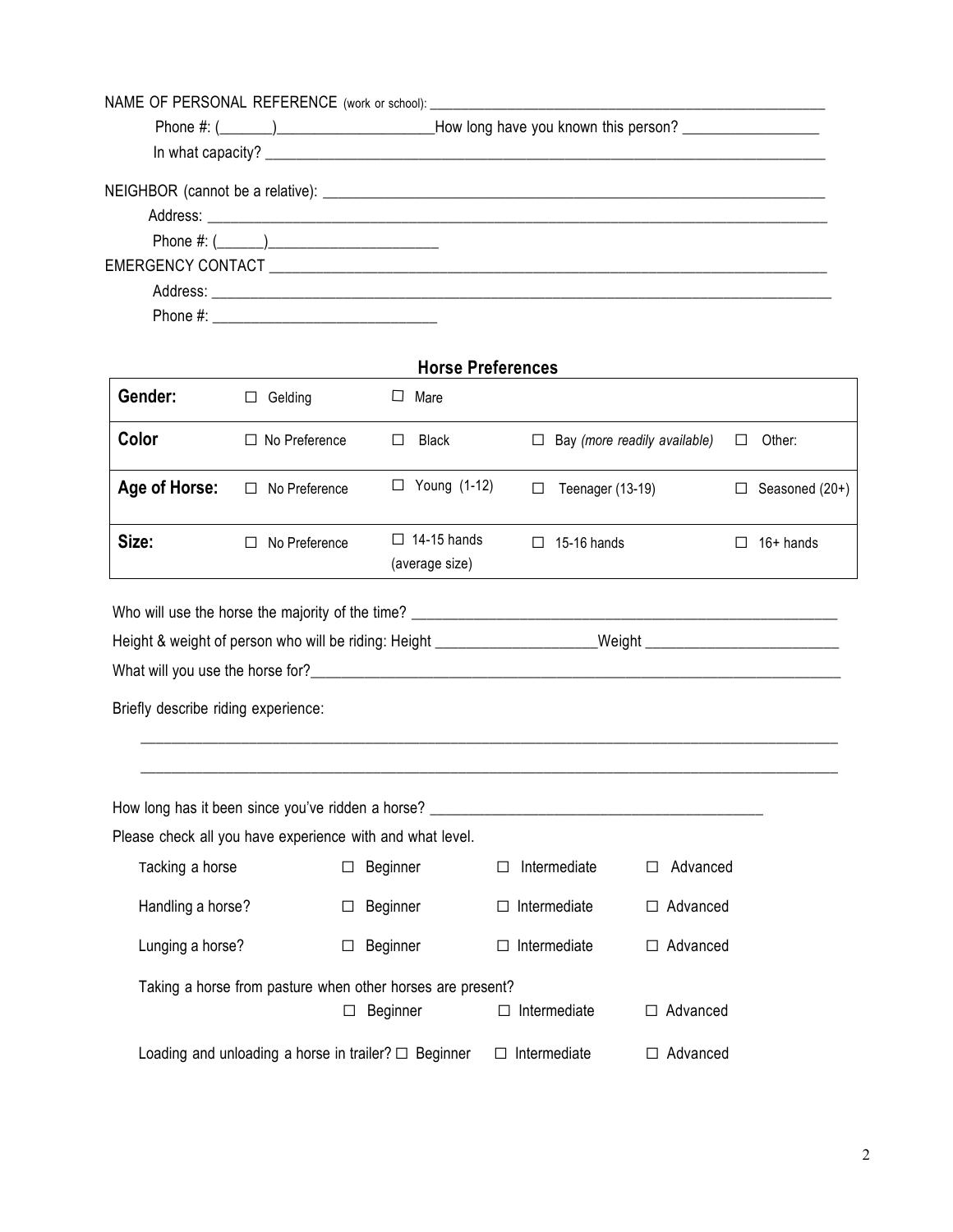| How would you rate yourself in regards to horse care and riding? $\Box$ Beginner $\Box$ Intermediate    |                                    | $\Box$ Advanced |
|---------------------------------------------------------------------------------------------------------|------------------------------------|-----------------|
| How would you rate the main rider of horse, if not applicant? $\square$ Beginner $\square$ Intermediate |                                    | □ Advanced      |
| How will you use your horse?  □ Trail/Pleasure  □ Shows/Event  □ Driving (Please elaborate) ______      |                                    |                 |
| On an average how many days per week will this horse be ridden or driven? _________________________     |                                    |                 |
|                                                                                                         |                                    |                 |
|                                                                                                         |                                    |                 |
| Have you ever owned a horse or a pony before?                                                           | <b>Example 18 Yes No. No. 1998</b> |                 |
| If not, have you ever been responsible for another's horse or pony and for how long and under what      |                                    |                 |
| Please list all horses sold/given away/died within the last 5 years (details, please):                  |                                    |                 |
|                                                                                                         |                                    |                 |
| Please list any other animals (dogs, cats, cows, etc) you have, and their names: ___________________    |                                    |                 |
| Have you ever quarantined a horse?<br>Yes.<br>No                                                        |                                    |                 |
|                                                                                                         |                                    |                 |
|                                                                                                         |                                    |                 |

/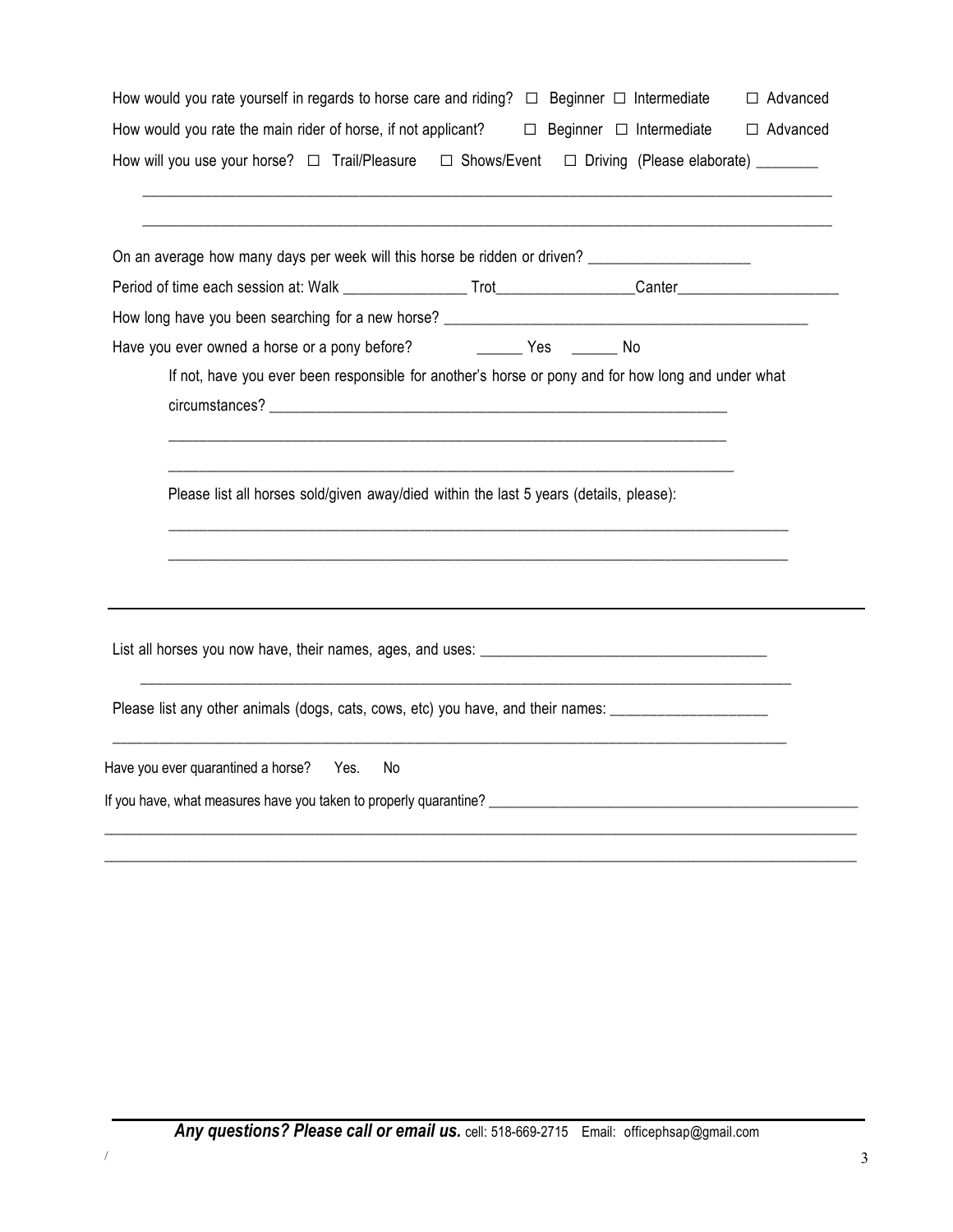## **Stabling Information**

| This horse will be stabled at: Boarding Facility ___________Home ______My property, other than home  |                                                                                             |  |
|------------------------------------------------------------------------------------------------------|---------------------------------------------------------------------------------------------|--|
|                                                                                                      |                                                                                             |  |
|                                                                                                      |                                                                                             |  |
|                                                                                                      |                                                                                             |  |
|                                                                                                      |                                                                                             |  |
|                                                                                                      |                                                                                             |  |
|                                                                                                      |                                                                                             |  |
|                                                                                                      |                                                                                             |  |
|                                                                                                      |                                                                                             |  |
| Describe the horse shelter: Barn size ________ Box Stall Size ______________ Run In Shed____________ |                                                                                             |  |
|                                                                                                      |                                                                                             |  |
|                                                                                                      |                                                                                             |  |
| What is approx. size of the turnout area: ___________Number of horses at the facility? __________    |                                                                                             |  |
|                                                                                                      |                                                                                             |  |
|                                                                                                      |                                                                                             |  |
| What is the grain stored in & where is it stored?                                                    |                                                                                             |  |
| What arrangements have been made to provide clean water for the horse 24 hours per day?              |                                                                                             |  |
| How often will/do you deworm your horse? _________ List products used. ____________________________  |                                                                                             |  |
|                                                                                                      |                                                                                             |  |
| How often will/do you inoculate? _____________ Do you use a veterinarian for vaccinations? _________ |                                                                                             |  |
| How would you introduce an adopted horse to his/her new environment and pasture mates? _______       |                                                                                             |  |
|                                                                                                      |                                                                                             |  |
|                                                                                                      | Describe the area/situation in which you would feed two or more horses turned out together: |  |